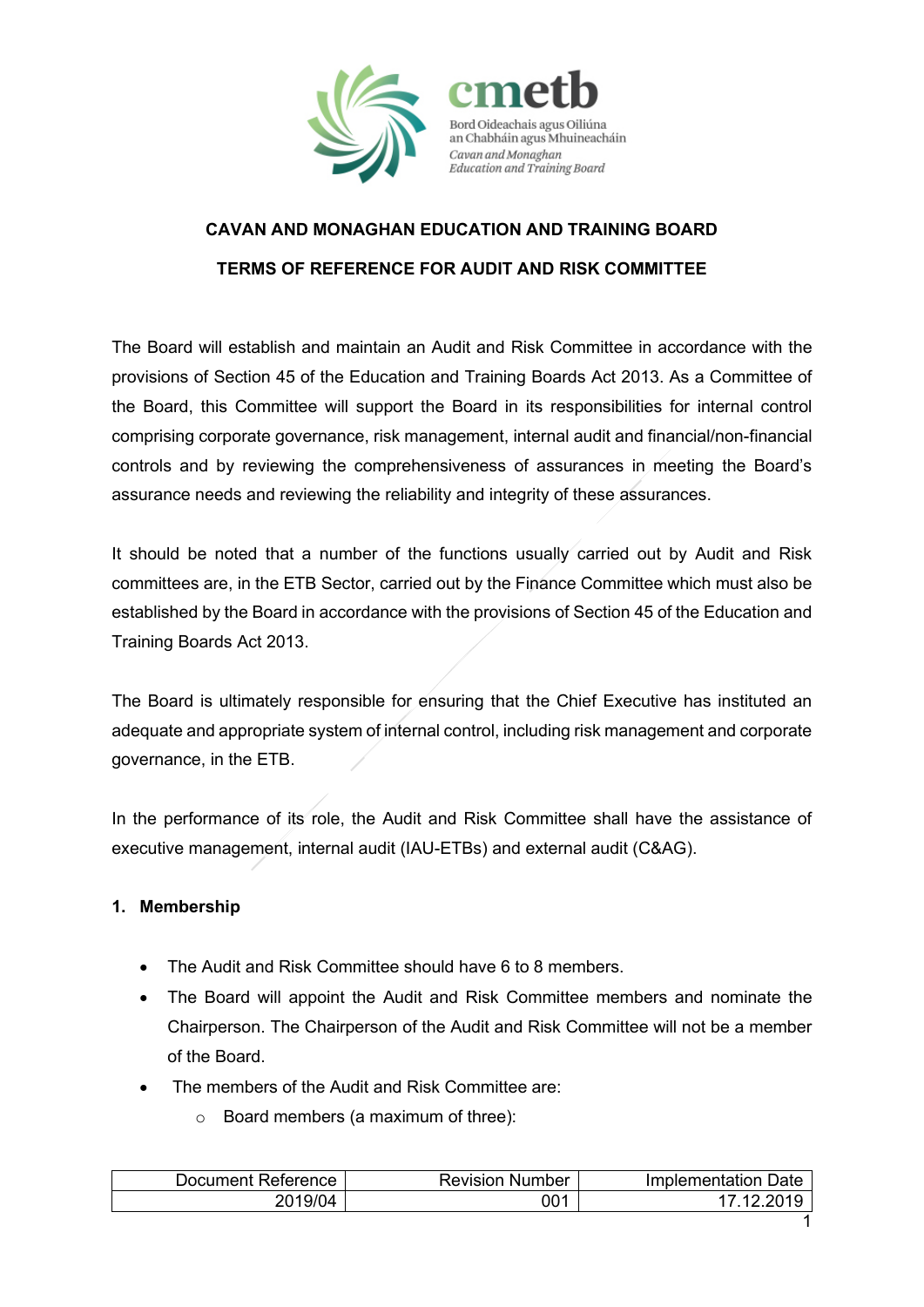- **Madeline Argue**
- **Sean Conlon**
- **Sean Fegan**
- o Independent external members:
	- **Sean Corcoran**
	- **Seamus Coyle**
	- Ger Finn
	- **Nichael Mulvey**
- o The Audit and Risk Committee will be chaired by Ger Finn;
- The Chief Executive will make the necessary arrangements for the administrative support requirements of the Audit and Risk Committee. The Audit and Risk Committee will be provided with this function by the Director of Organisation Support and Development.

# **2. Reporting**

- The Audit and Risk Committee will formally report in writing to the Board not less than 4 times in each year (Section 45, Education and Training Boards Act, 2018)
- The Audit and Risk Committee will provide a report for the year, timed to support finalisation of the ETB's financial statements and annual report summarising (1) the result of internal audit reports (2) management representations received (3) the internal audit register outlining the history of internal audit
- The Audit and Risk Committee will provide a report on the self-evaluation of the **Committee**

## **3. Responsibilities**

The main responsibility of the Audit and Risk Committee is to advise the Board on the ETB's system of internal control operated effectively during the reporting period and that the system of internal reporting gives early warning of internal control failures and emerging risks. The Committee will report to the Board in relation to Internal Control.

The Audit and Risk Committee carries out this responsibility by examining and considering available internal audit reports and by reporting to the board whether the Chief Executive is,

| Reference  | Revision | Date           |
|------------|----------|----------------|
| Jocument - | Number   | Implementation |
| 2019/04    | 001      |                |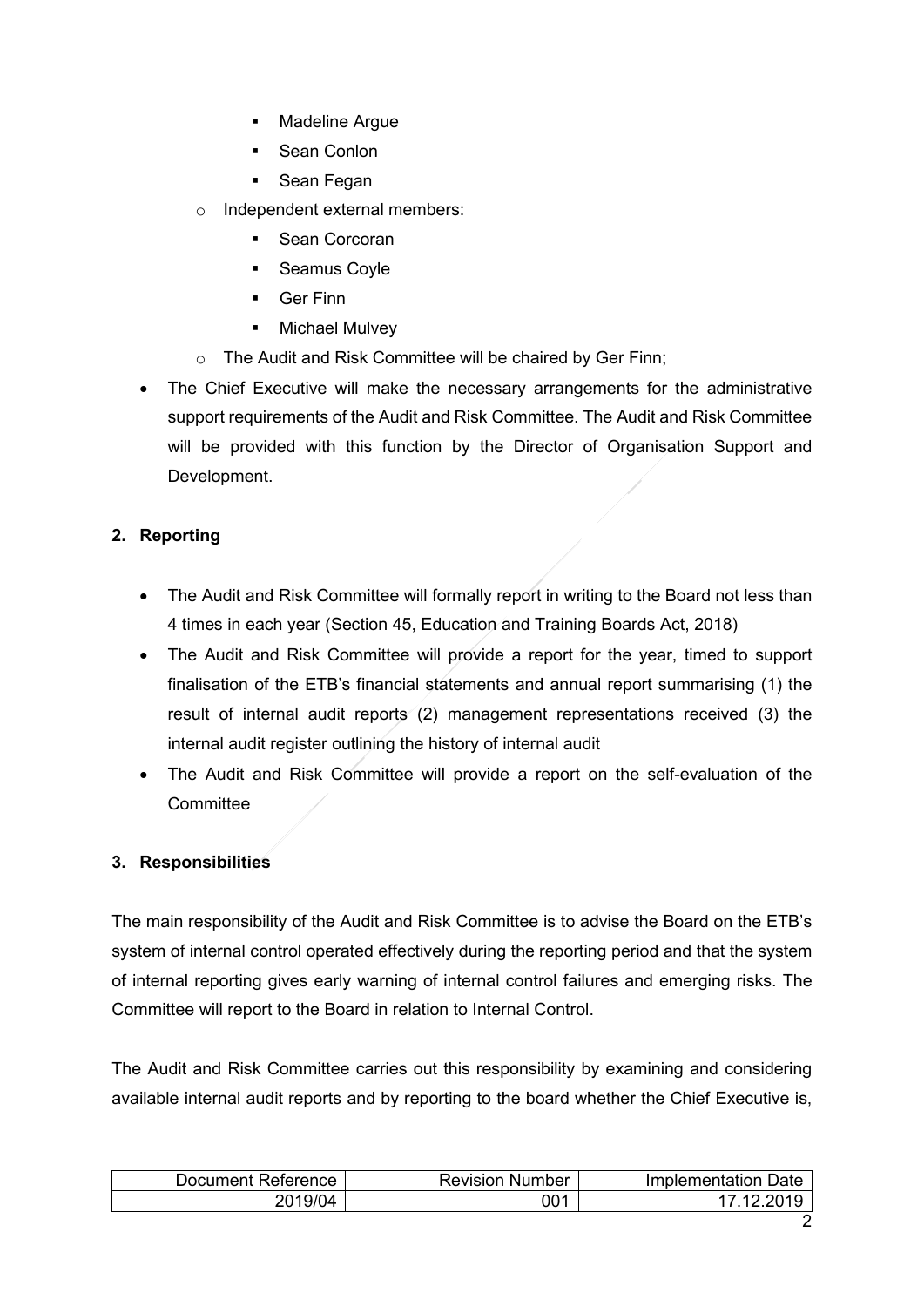in the internal auditor's opinion, operating adequate and appropriate systems of internal control in the areas audited.

The Audit and Risk Committee will advise the Board on:

- the strategic processes for risk, internal control and governance;
- the management's letter of representation to the external auditors;
- the planned activity and results of both internal and external audit;
- adequacy of management response to issues identified by audit activity, including external audit's management letter of representation;
- assurances relating to the management of risk and corporate governance requirements for the ETB;
- anti-fraud policies, protected disclosure processes, and arrangements for special investigations; and
- the Audit and Risk Committee will also periodically review its own effectiveness and report the results of that review to the Board.

## **4. Procedures and Work Programme**

Having regard to the national arrangements for internal audit for the ETB sector, and the availability of internal audit reports, the Audit and Risk Committee's work programme should include:

- i) **Internal Audit:** Monitoring and reviewing the effectiveness of the ETB's internal audit activities
- ii) **Scope of Work:** The Audit and Risk Committee should consider the scope of the Internal Audit Unit's work and consider whether the available resources and access to people and information allow the Unit to address significant risks within the organisation.
- iii) **Audit Plan:** The Audit and Risk Committee should contribute to the development of the audit programme of the IAU-ETBs as required, making suggestions regarding risk and problem areas the audit plan should address. The Audit and Risk Committee should also receive regular progress reports from the Internal Audit Unit.

| Document Reference | Revision<br>Number | Date<br>Implementation |
|--------------------|--------------------|------------------------|
| 2019/04            | 001                |                        |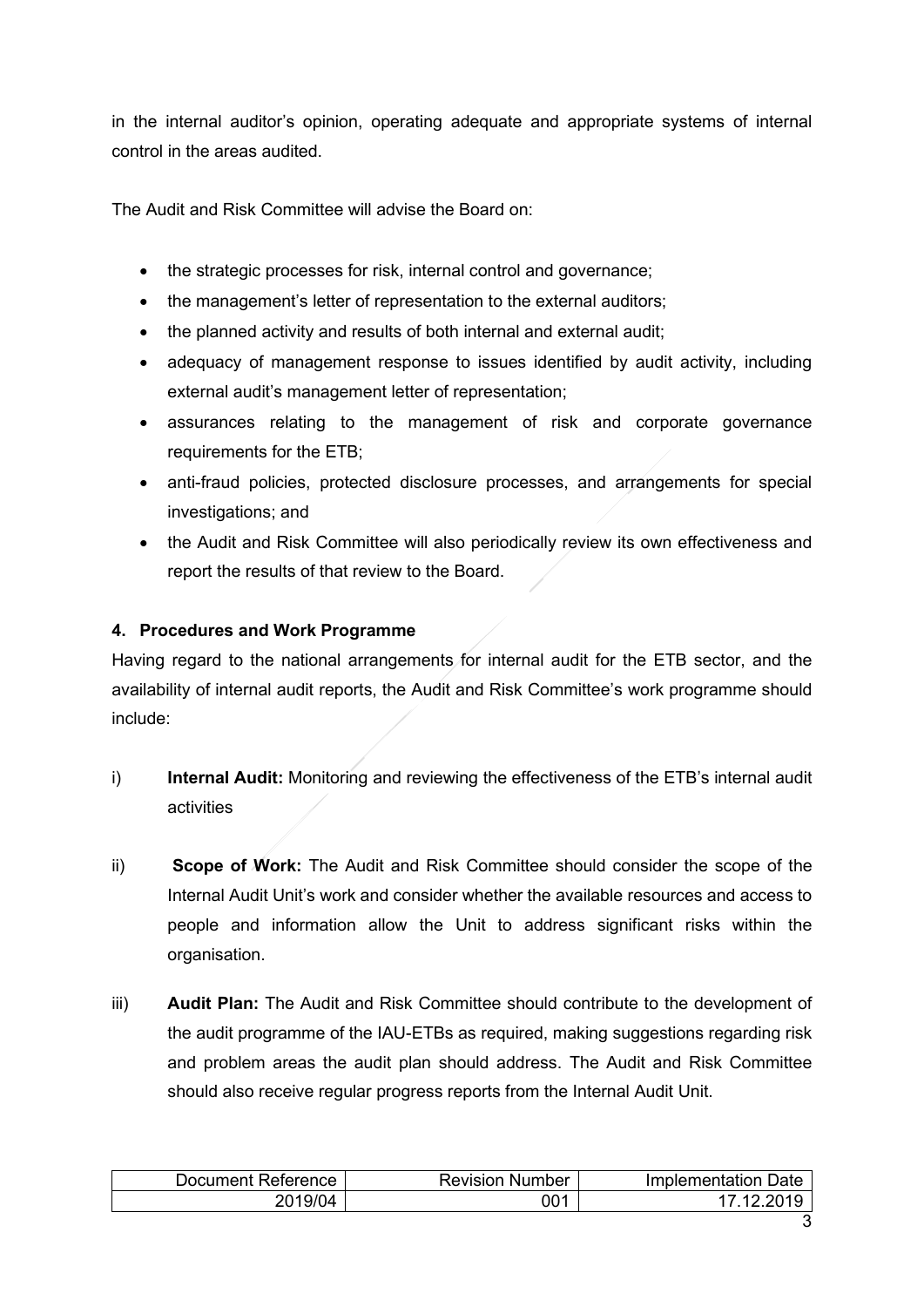- iv) **External Auditor:** The Audit and Risk Committee should review Management Letters and Letter of Representations and should be given sight of the organisational responses to the external auditor Management Letters and reports.
- v) **Views of External Auditor:** The Audit and Risk Committee should request the views of the external auditor on the work and effectiveness of the Audit and Risk Committee. The Audit and Risk Committee should engage with the external auditor at least annually without executive personnel being present to ensure that there are no unresolved issues of concern and should make the external auditors aware of the corporate governance issues outlined in this Code with which the ETB is required to comply.
- vi) **Co-operation between the External Auditor and Internal Audit Unit:** The Audit and Risk Committee should encourage co-operation between the external auditor and Internal Audit Unit and receive confirmation from the external auditor and the Internal Audit Unit of the effectiveness of their working relationship. This involves a sharing of audit plans to prevent duplication of effort and Internal Audit Unit should provide the external auditor with copies of all completed Internal Audit Unit reports.
- vii) The Committee should also consider:
	- $\circ$  the effectiveness and adequacy of the ETB's anti-fraud, anti-corruption and protected disclosure policies and staff awareness of them;
	- $\circ$  whether financial control, including the delegation structure, enables the organisation to achieve its objectives on a value for money basis; and`
	- $\circ$  whether the procedures for investment appraisal are fit for purpose and comply with good practice including the principles and relevant requirements of the Department of Public Expenditure and Reform Public Spending Code.
- viii) **Statement on Internal Control:** The Committee should also satisfy itself that the ETB's system of internal control operated effectively during the reporting period and that the system of internal reporting gives early warning of internal control failures and emerging risks. The Committee will report to the Board in relation to Internal Control.

As early as possible in each year, and before the Finance Committee considers the annual accounts, the Audit and Risk Committee will carry out a review of internal controls for the previous year by undertaking the work outlined below, and by reviewing

| Document Reference | <b>Revision Number</b> | Implementation Date |
|--------------------|------------------------|---------------------|
| 2019/04            | 001                    | ∍2∩1ພ<br>- 10-      |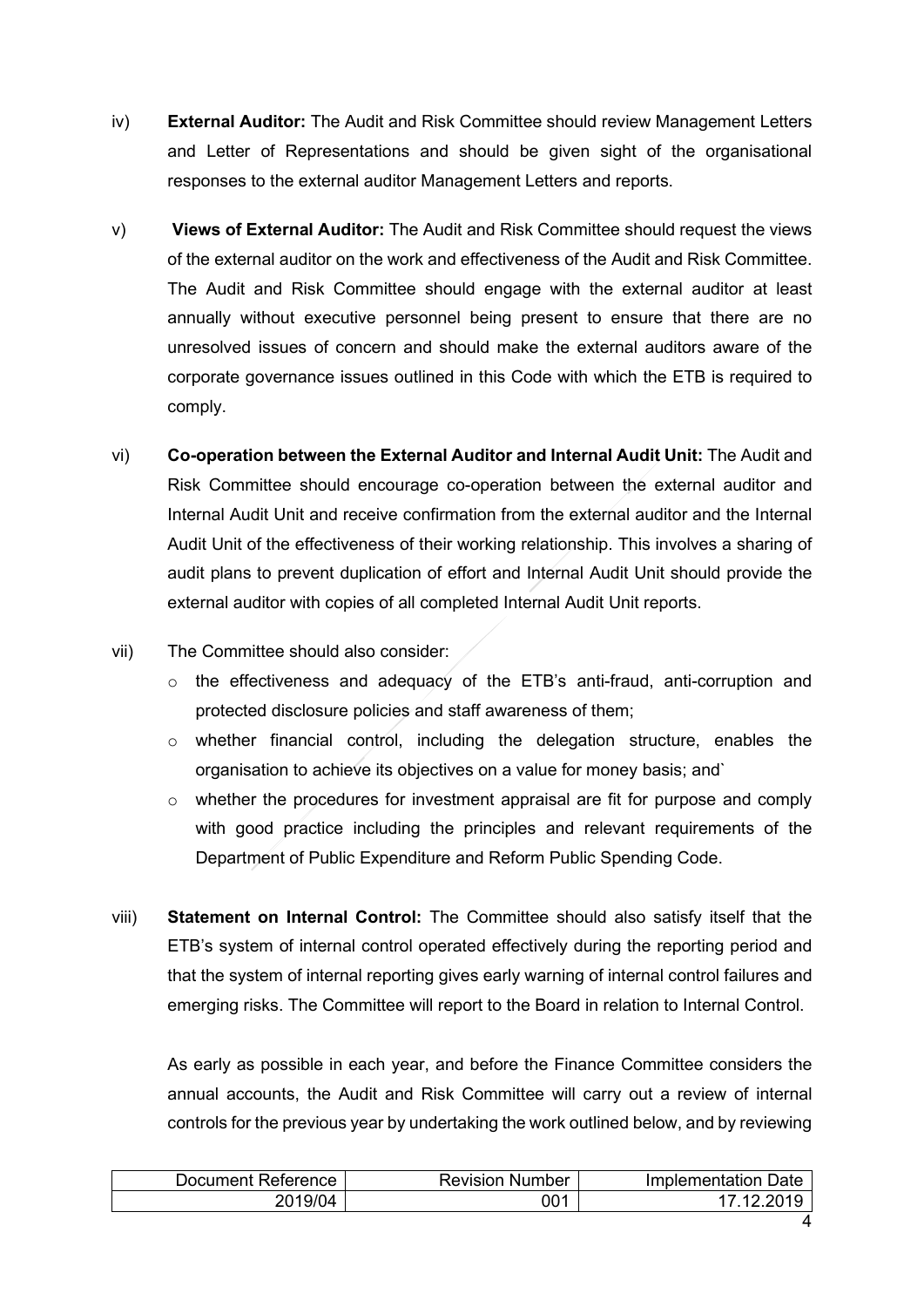the minute books of the Board, the Audit and Risk Committee and the Finance Committee and other relevant factors, to ensure there are no inconsistencies in these with any assessment of internal control provided to the Audit and Risk Committee in Internal Audit reports and management representations. The Internal Audit Unit may be able to assist the Audit Committee in carrying out this review.

The Audit and Risk Committee will examine and consider available internal audit reports and report to the board whether the Chief Executive is, in the internal auditor's opinion, operating adequate and appropriate systems of internal control in the areas audited.

Where the internal auditor states that in his/her opinion there is inadequate internal control in the area audited, the Audit and Risk Committee should thoroughly understand the possible risks, for presentation to the main Board. This may necessitate meeting the internal auditor to determine the meaning and significance of the situation.

The Audit and Risk Committee may liaise with internal audit on any matter relating to areas audited previously by internal audit. It should do so where, from subsequent events/ disclosures, it appears to the Audit and Risk Committee that adequate and appropriate systems of internal control are not operating, so that it has a clear understanding of the situation.

In relation to areas not recently audited, the Audit and Risk Committee will consider internal and external audit reports and obtain confirmation from the Chief Executive that the system of internal control that operated in previous years has operated in the current year, as amended by any recommendations included in previous audit reports. The Audit and Risk Committee will form an opinion as to the validity of this assurance in the light of all relevant factors, including that the operation of these internal controls has not been confirmed by internal audit.

When undertaking this work, the Audit and Risk Committee should consider all relevant concerns, which could include:

- The outcome of an investigation of a specific item;
- The outcome of a Revenue audit:

| Document Reference | Revision<br>Number | Implementation Date |
|--------------------|--------------------|---------------------|
| 2019/04            | 001                | -201<br>- 1 つ       |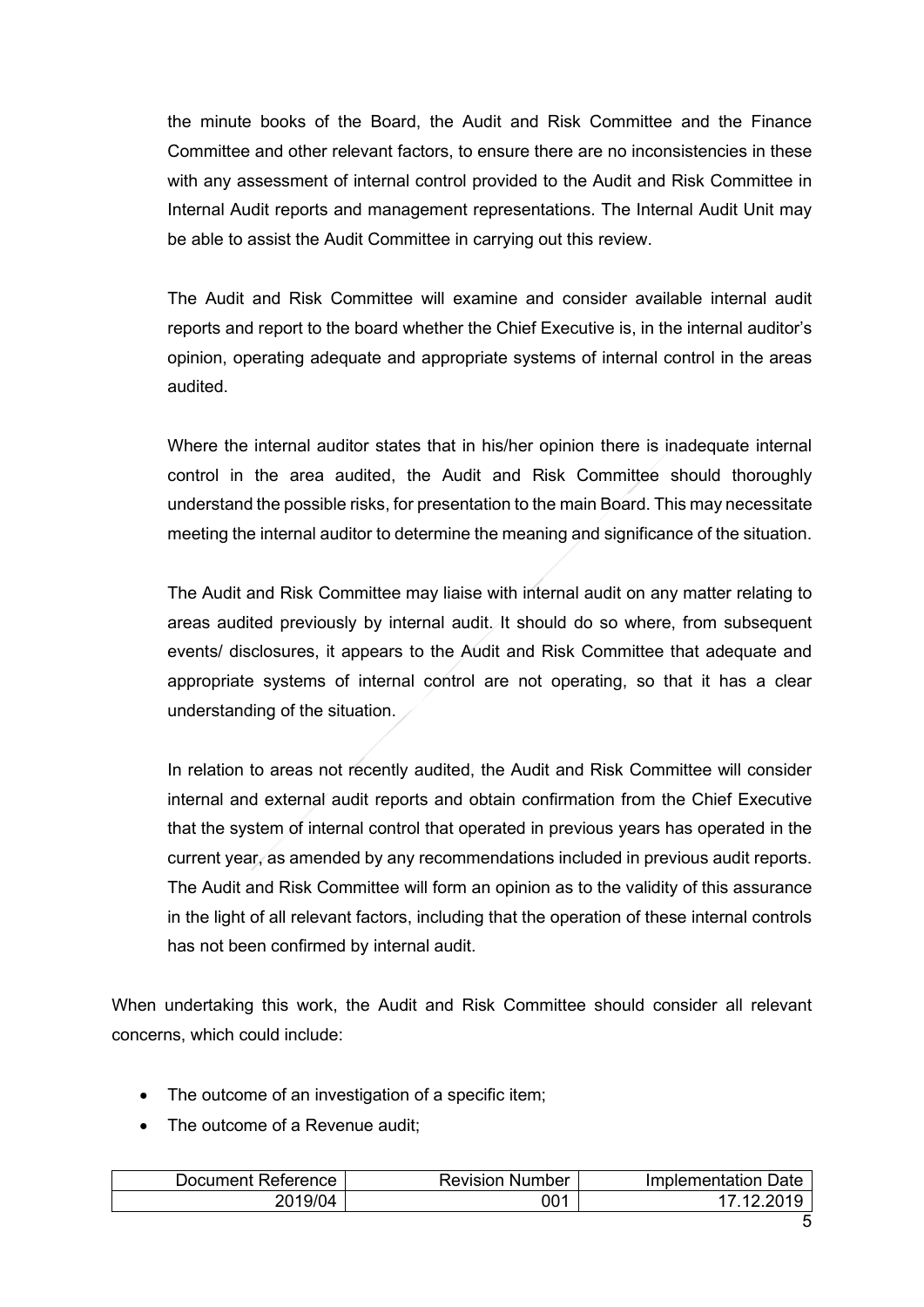- The outcome of a legal action against the ETB;
- Incidents of fraud;
- Whether the accounts in the previous 5 years had to be resigned.

# **5. Rights**

The Audit and Risk Committee may:

- View all relevant reports prepared for or by the IAU-ETBs;
- Query any matters within the scope of its terms of reference;
- Recommend that the Board appoint (subject to maximum number of members) additional members to provide specialist skills, knowledge and experience; and
- Procure specialist ad-hoc advice at the reasonable expense of the ETB, subject to budgets agreed by the Board and relevant funders or invite persons with relevant expertise who are not Members of the Board to attend Audit and Risk Committee meetings, in line with the protocol for obtaining external advice.

#### **6. Access**

The Director of the IAU-ETBs and the representative of the C&AG will have free and confidential access to the Chairperson of the Audit and Risk Committee.

## **7. Meetings**

- The Audit and Risk Committee will meet at least four times a year. The Chairperson of the Audit and Risk Committee may convene additional meetings, as deemed necessary;
- A minimum of three members of the Audit and Risk Committee, at least one of whom is not a member of the Board, will be present for the meeting to be deemed quorate;
- The agenda for an Audit and Risk Committee meeting shall be set by the chairperson of the Audit and Risk Committee;
- Only Audit and Risk Committee members are entitled to be present at a meeting of the Audit and Risk Committee. As the business of the Audit and Risk Committee requires, the CE, the Director of OSD and the Finance Officer (for example) should attend for specific meetings or agenda items at the Committee's request;
- The Audit and Risk Committee may ask any other officials of the ETB to attend to assist it with its discussions on any particular matter;

| Document Reference_ | <b>Revision Number</b> | Implementation Date |
|---------------------|------------------------|---------------------|
| 2019/04             | 001                    | 7 12 2010           |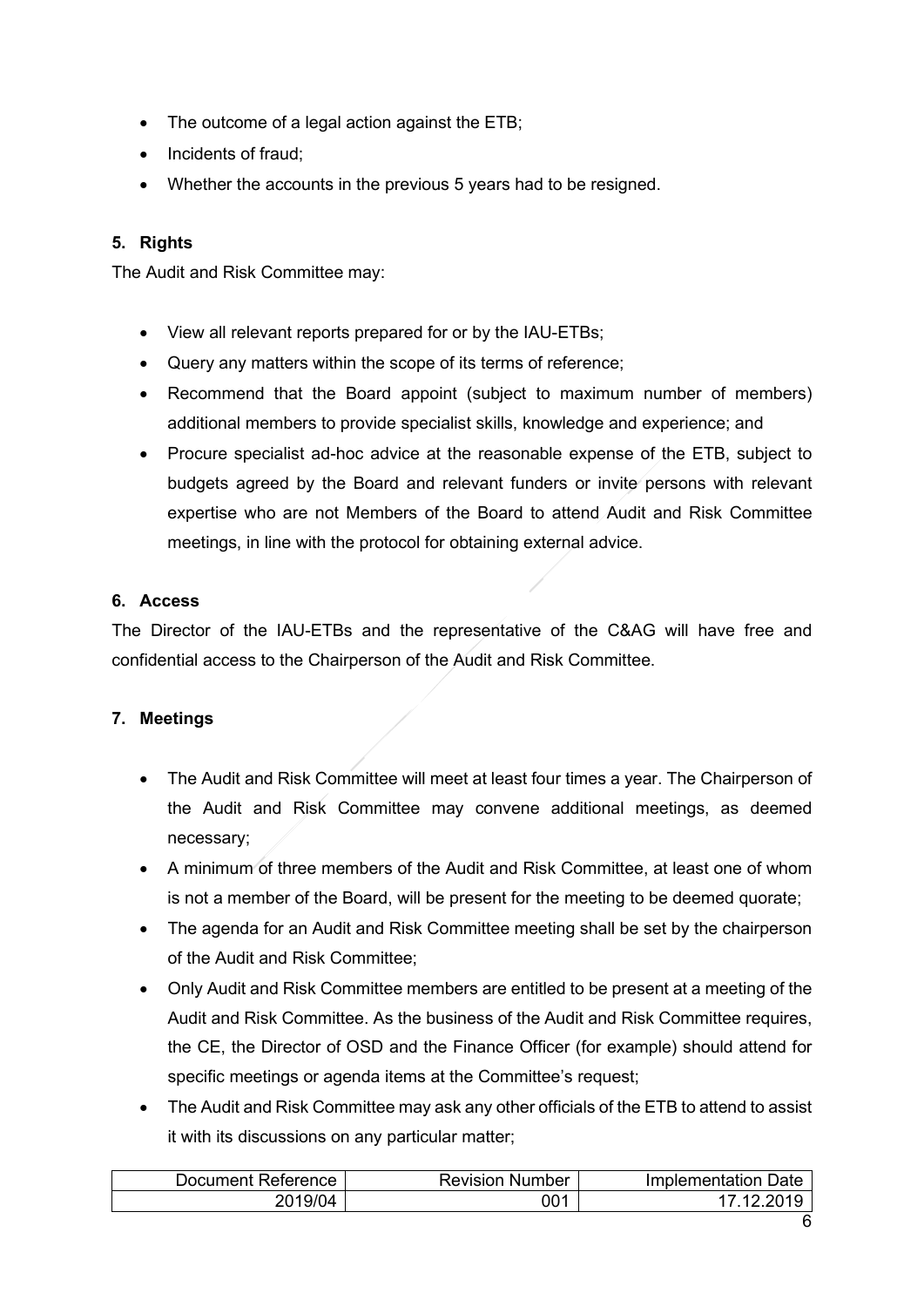- The Audit and Risk Committee should request the internal auditors or external auditors (C&AG) to attend as necessary;
- The Audit and Risk Committee may ask any or all of those who are in attendance but who are not members to withdraw to facilitate open and frank discussion of particular matters;
- The Board may ask the Audit and Risk Committee to convene further meetings to discuss particular issues on which they seek the Committee's advice;
- All Audit and Risk Committee members are expected to attend each meeting;
- In the event of the chairperson not being in attendance at a quorate meeting of the Audit and Risk Committee, a member of the Committee who is not a member of the Board must act as Chairperson of Audit and Risk Committee for that meeting.

# **8. Information Requirements**

For each meeting the Audit and Risk Committee will be provided (well ahead of the meeting) with:

- a report summarising any significant changes to the ETB's strategic risks and a copy of the strategic/corporate Risk Register;
- a progress report on Internal Audit summarising:
	- $\circ$  Work performed (and a comparison with work planned);
	- $\circ$  A copy of the most recent internal audit report:
	- o Key issues emerging from the work of internal audit;
	- o Management response to audit recommendations;
	- o Any changes to the agreed internal audit plan as notified by the IAU-ETBs;
	- o Any resourcing issues affecting the delivery of the objectives of internal audit.
- a progress report (written/verbal) from the C&AG representative summarising work done and emerging findings (this may include, where relevant to the organisation, aspects of the wider work carried out by the Comptroller and Auditor General, for example, Value for Money reports and good practice findings);
- management assurance reports/*executive representations in respect of internal controls, in writing and signed by the Chief Executive*
- reports on the management of major incidents, "near misses" and lessons learned.

As and when appropriate the Committee will also be provided with:

- $\circ$  the draft financial statements of the organisation;
- o the draft governance statement;

| Document Reterence∶ | Revision<br>Number | Jate<br>Implementation |
|---------------------|--------------------|------------------------|
| 2019/04             | 001                |                        |